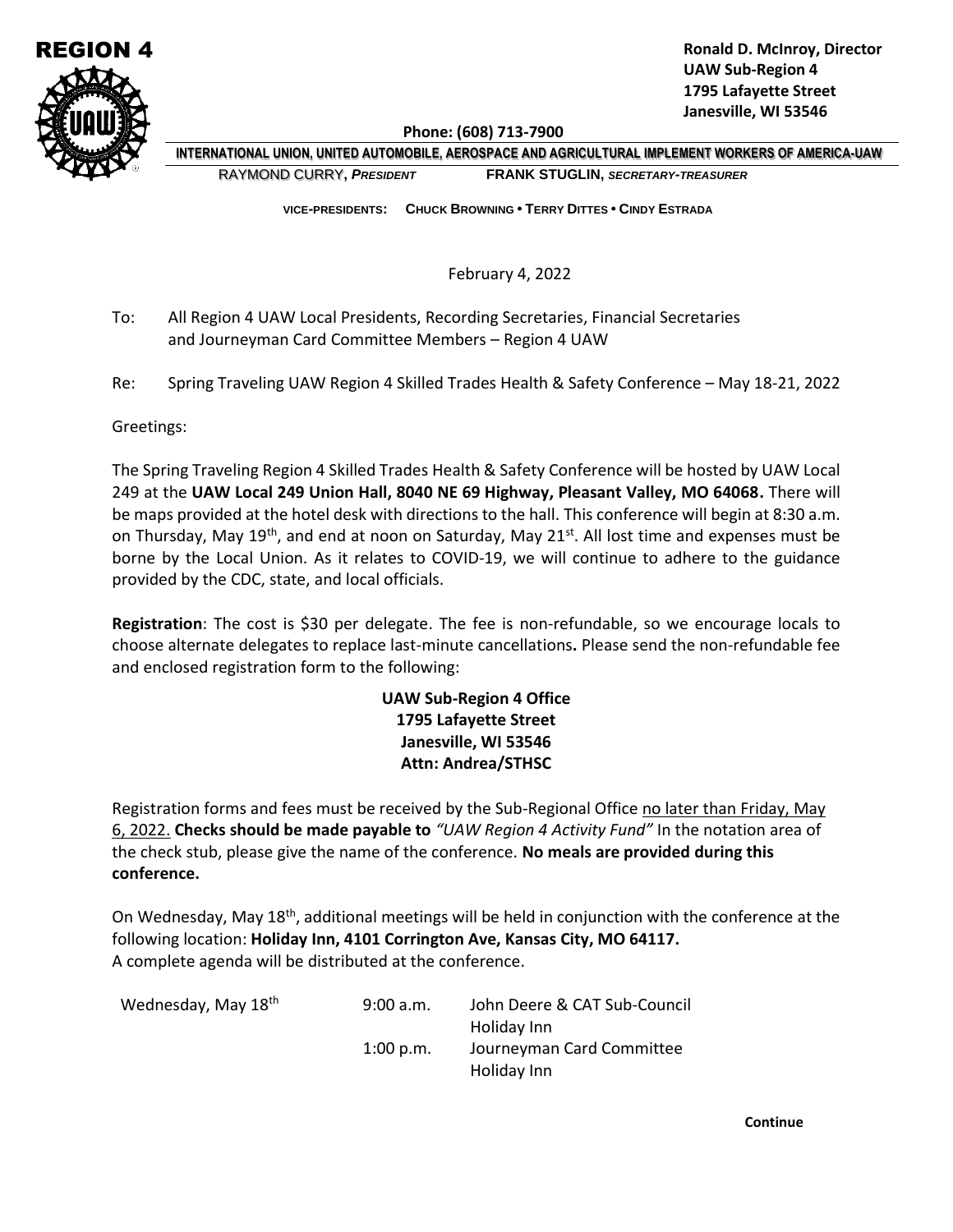| Wednesday, May 18th          | 3:00 p.m.  | By-Laws & Resolutions Committee<br>Holiday Inn |
|------------------------------|------------|------------------------------------------------|
| Thursday, May 19th           | 8:30 a.m.  | Assemble in Hotel Lobby                        |
|                              | 9:30 a.m.  | Tour - Ford Assembly plant                     |
|                              | 11:30 a.m. | Lunch (Delegates- on their own)                |
|                              | 1:00 p.m.  | Tour – Stamping Facility                       |
|                              | 4:00 p.m.  | Adjourn                                        |
| Friday, May 20 <sup>th</sup> | 9:00 a.m.  | <b>LATE REGISTRATION</b>                       |
|                              | 9:30 a.m.  | Conference Convenes - (UAW Local 249 Union     |
|                              |            | Hall)                                          |
|                              | Noon       | Lunch (Delegates- on their own)                |
|                              | 1:00 p.m.  | <b>Meeting Continues</b>                       |
|                              | 4:00 p.m.  | Adjourn                                        |
| Saturday, May 21st           | 8:00 a.m.  | <b>Conference Convenes</b>                     |
|                              |            | (Hotel Lobby)                                  |

**Lodging:** The hotel rate is \$85.00 for standard room, plus tax (per night). A block of rooms will be held at the **Holiday Inn, 4101 N Corrington Ave, Kansas City MO 64117, (816)-702-0300, Reservations must be made by May 1, 2022.** ALL "NO SHOW" ROOMS WILL BE CANCELED, FOR THE ENTIRE STAY AT MIDNIGHT ON DAY OF ARRIVAL, CHARGES WILL APPLY.

**Note:** Delegates must identify themselves as members of the group, United Auto Workers to obtain this rate when making reservations.

*(SPECIAL REQUIREMENTS for PLANT TOUR): All delegates must wear safety glasses, hearing protection, tennis shoes are allowed NO, high heels, and NO open toe shoes. The company will provide safety glasses and hearing protection if needed. No pictures allowed.*

Each Local should send their Skilled Trades Committee members as delegates in accordance with Article 4(A) (B) of the Council Bylaws. Those Locals choosing to may also send the President and/or Shop Chair. I wish you a successful conference.

Fraternally,

Ronald DM & nog

Ronald D. McInroy Director Region 4, UAW

**The LM2 for this conference is: Representation \_\_100%\_\_\_ Administrative \_\_\_\_\_\_\_\_\_ Political \_\_\_\_\_\_\_\_\_**

| 100% |  |
|------|--|
|      |  |
|      |  |

RDM/ARR:amw opeiu494/aflcio Enclosure(s)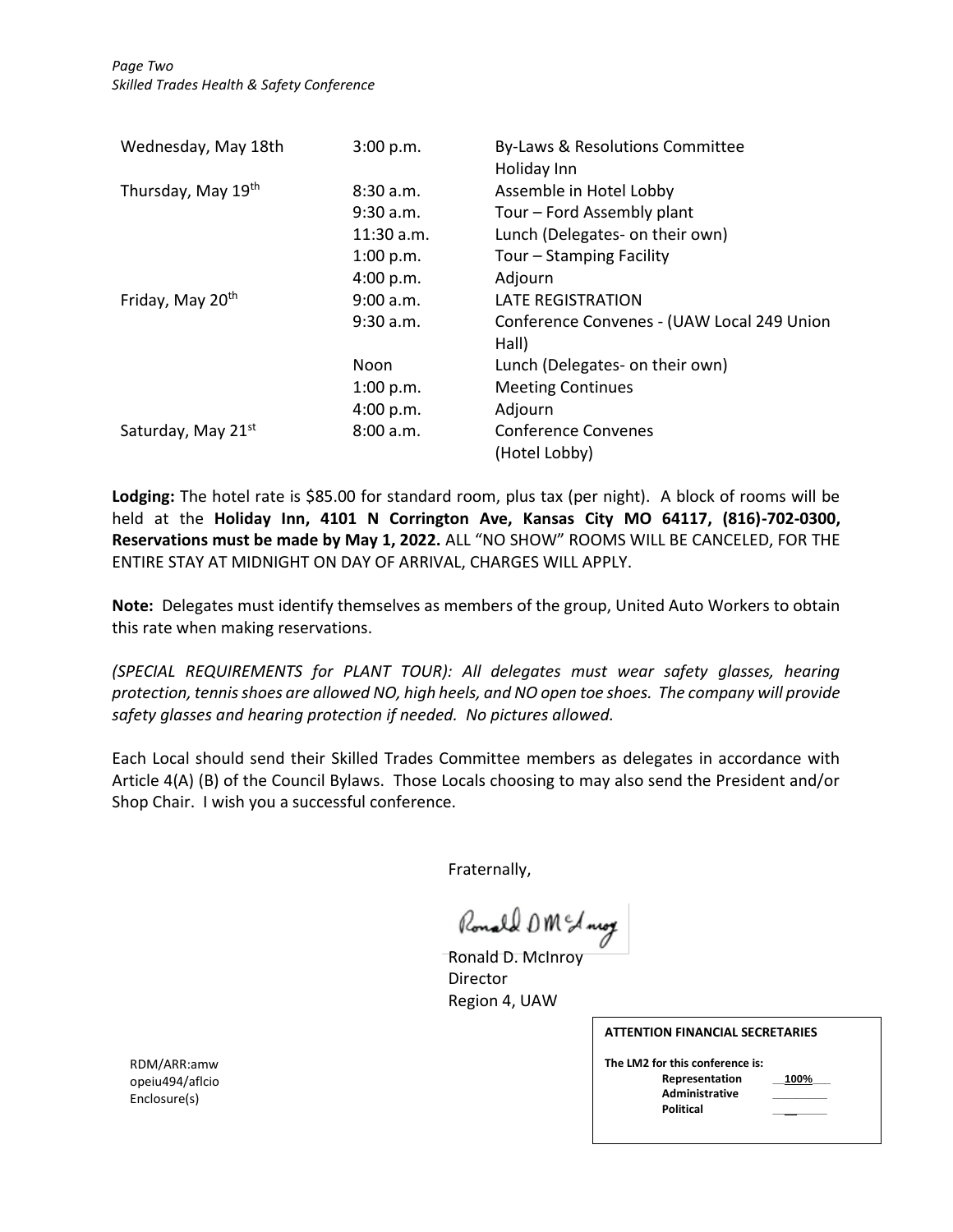

## **REGISTRATION FORM**

2022 SPRING SKILLED TRADES – HEALTH & SAFETEY CONFERENCE

*Pleasant Valley, MO Hosted by UAW Local 249* May 18-21, 2022

**LOCAL UNION No:** 

| <b>Delegate Names</b> | <b>Company Name</b> | <b>Local or Member Contact Email</b><br><b>Address</b> |
|-----------------------|---------------------|--------------------------------------------------------|
|                       |                     |                                                        |
|                       |                     |                                                        |
|                       |                     |                                                        |
|                       |                     |                                                        |
|                       |                     |                                                        |
|                       |                     |                                                        |
|                       |                     |                                                        |
|                       |                     |                                                        |
|                       |                     |                                                        |
|                       |                     |                                                        |

(*If more room is needed, please make more copies*.)

| Name:                                           |                                     | Signature: |     |                                         |  |  |
|-------------------------------------------------|-------------------------------------|------------|-----|-----------------------------------------|--|--|
| Name of the Person Submitting this Form (print) |                                     |            |     | Signature of Person Submitting the Form |  |  |
|                                                 |                                     |            |     |                                         |  |  |
|                                                 | <b>Registration Total Enclosed*</b> |            | --- |                                         |  |  |

| <b>Registration Total Enclosed*</b> | Check |  |
|-------------------------------------|-------|--|
| \$30 Per Delegate                   |       |  |
|                                     |       |  |

Make your check payable to *"UAW Region 4 Activity Fund"* and mail to: UAW Sub-Region 4 1795 Lafayette Street Janesville, WI 53546 Attn: Andrea/STHSC

\*All delegates must be pre-registered, with fees being received, no later than May 6, 2022. Remember, the registration fee is non-refundable. Alternates should be chosen to fill in for last minute cancellations.

> aw/opeiu494/aflcio **OPHIP**